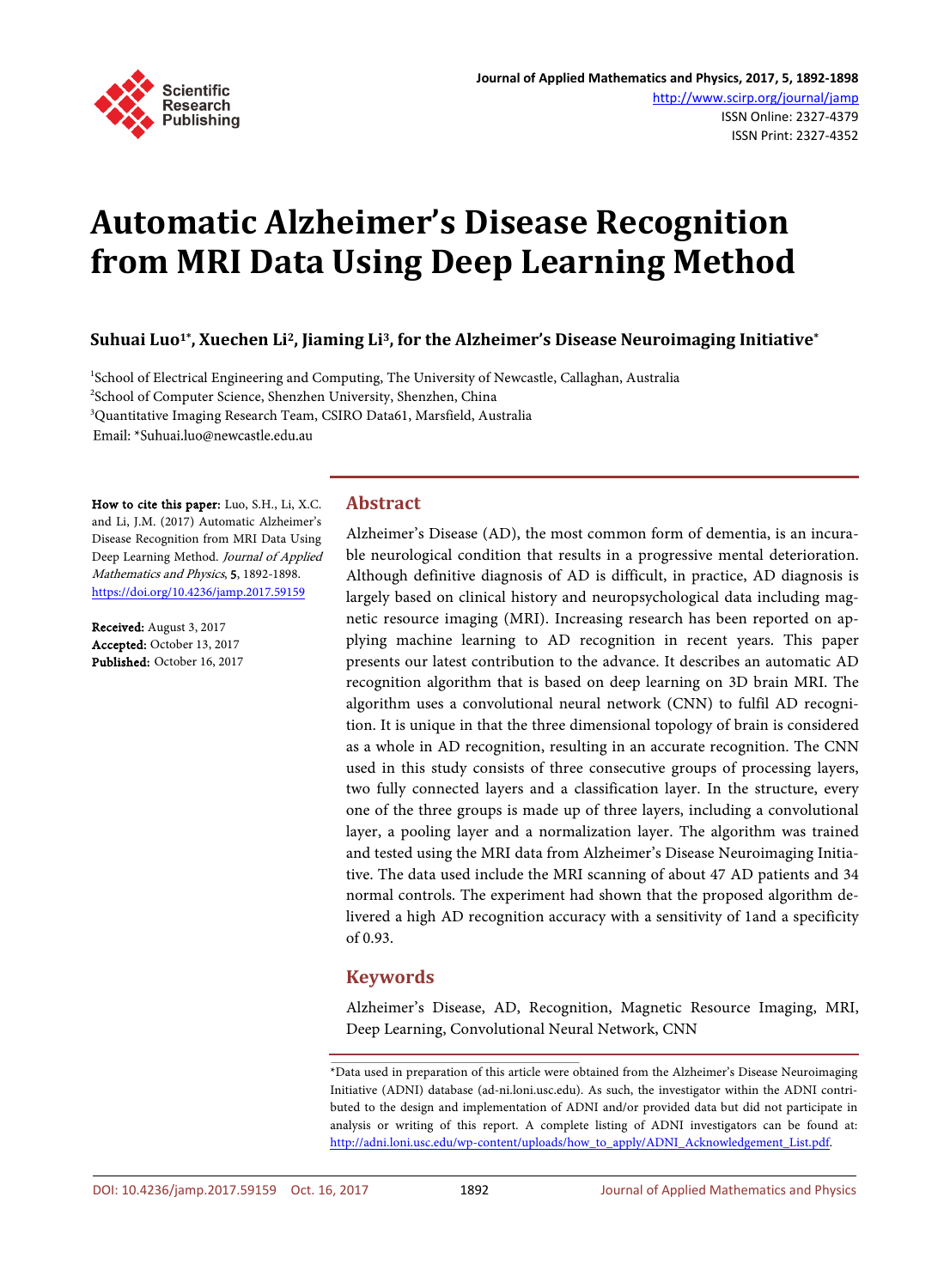# **1. Introduction**

Dementia describes a collection of symptoms that are caused by disorders affecting the brain. There are more than 46.8 million people worldwide with dementia today and 131.5 million predicted by 2050 [1]. There are many types of dementia, of which Alzheimer's Disease (AD) is the most common form. Although considerable efforts have been made to unravel the pathophysiologic mechanisms of dementia and develop effective treatments, definitive diagnosis of dementia is mostly difficult. In searching for an effective way of diagnosing AD, some computer-aided systems have been investigated to diagnose AD. These systems are based on machine learning using clinical history information and neuropsychological data including magnetic resource imaging (MRI), structural MRI (sMRI), functional MRI (fMRI), and positron emission tomography (PET).

Deep learning (DL) simulates the hierarchical structure of human brain, processes data from lower levels to higher levels, and gradually composes more and more semantic concepts. As a new machine learning paradigm, deep learning has been increasingly explored in the development of technology for big data and artificial intelligence [2] [3] [4]. Some deep learning based algorithms have been proposed recently to recognise, or detect, AD. [5] presented a deep learning method consisted of sparse autoencoders and 3D convolutional neural networks. It can predict the disease status of a patient based on MRI scan. It achieved 95% accuracy when predicting between AD brains and healthy brains. [6] presented a multimodal neuroimaging feature extraction pipeline for multiclass AD diagnosis. It developed a deep-learning framework using a zero-masking strategy to preserve all possible information encoded in imaging data. It achieved high accuracy of 87%. [7] outlined deep learning-based pipelines employed to distinguish Alzheimer's MRI and fMRI from normal healthy control data for a given age group. It almost perfectly distinguished Alzheimer's patients from healthy normal brains. [8] proposed to predict the AD with a deep 3D convolutional neural network. The network was built upon a 3D convolutional autoencoder, which is pre-trained to capture anatomical shape variations in structural brain MRI scans. Experiments on the adopted MRI dataset with no skull-stripping preprocessing had shown that it outperformed several conventional classifiers by accuracy.

This paper introduces an automatic AD recognition algorithm that is based on deep learning on 3D brain MRI. In Section 2, we describe the algorithm in detail, including its major steps. In Section 3, we describe the results of the experiments of applying the proposed algorithm on real MRI data, and the related performance discussion. Finally, in Section 4, we conclude by summarising the approach and pointing out possible future pursuits in the area.

## **2. Method**

The proposed AD recognition system can be completed in two processes including system training and practical testing. The training mainly builds the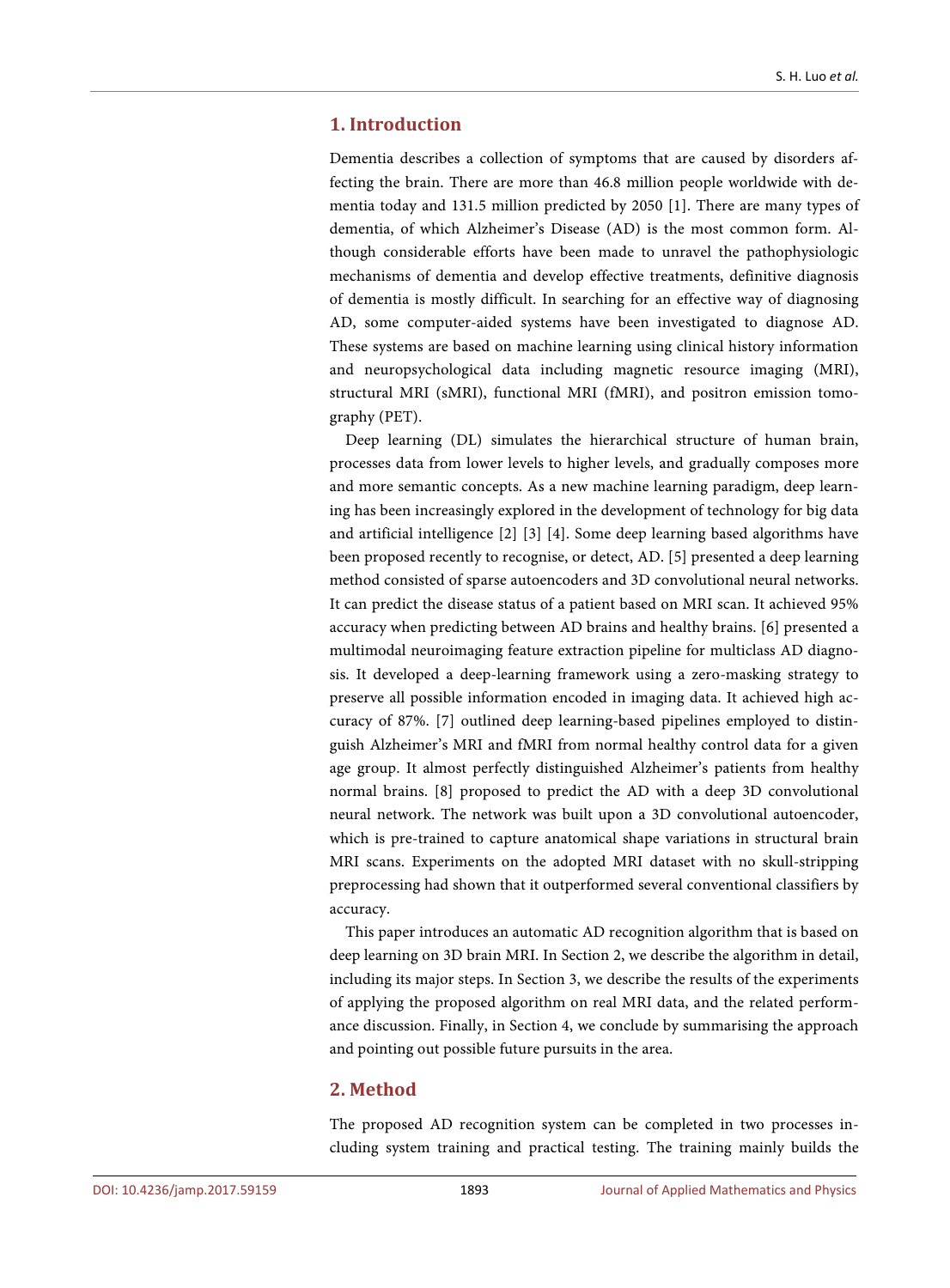system based on designing and training data. The test will give recognition result based on current input data. In particular, the recognition algorithm starts from using MRI data as input, pre-processes the data to increase recognition accuracy, then completes the recognition using convolutional neural networks. The following subsections describe these steps.

## **2.1. Data Collecting and Pre-Processing**

The proposed system is built and tested with the MRI data acquired from Alzheimer's Disease Neuroimaging Initiative (ADNI) database [9]. The primary goal of ADNI has been to test whether serial MRI, PET, other biological markers, and clinical and neuropsychological assessment can be combined to measure the progression of mild cognitive impairment and early AD.

The data used include the MRI scans of about 47 AD patients and 34 normal controls (NC) from ADNI1. They are all from different subjects, making the recognition performance test more reliable. The scans are T1-weighted, acquired according to the ADNI acquisition protocol. They are 3D magnetization-prepared rapid gradient echo (MP-RAGE) sequence. The sequence was undergone a series of pre-processing including Gradwarp, B1 non-uniformity, N3, and scale.

Gradwarp is a system specific correction of image geometry distortion due to gradient non-linearity. B1 non-uniformity correction employs B1 calibration scans to correct the image intensity non-uniformity that results when RF transmission is performed with a more uniform body coil while reception is performed with a less uniform head coil. N3 is a histogram peak sharpening algorithm which is applied to all images. It is applied after grad warp and after B1 correction. N3 will reduce intensity non-uniformity due to the wave or the dielectric effect. In scaling, the image is scaled based on the spatial scale factors that are collected from a local phantom.

## **2.2. CNN Network Structure**

The algorithm uses a convolutional neural network (CNN) to fulfil AD recognition. The CNN architecture used in this study consists of three convolutional layers, of each is followed by normalization and spatial max-pooling [10]. The final layers of the network consist of fully connected layers and a classification layer. The network architecture was given in **Figure 1**. The size of filter was  $5 \times 5$ in each convolutional layer. Max-pooling of size  $2 \times 2$  was applied after the convolutional layers, halving the feature map sizes after the operations. Max-



Figure 1. The architecture of the proposed CNN.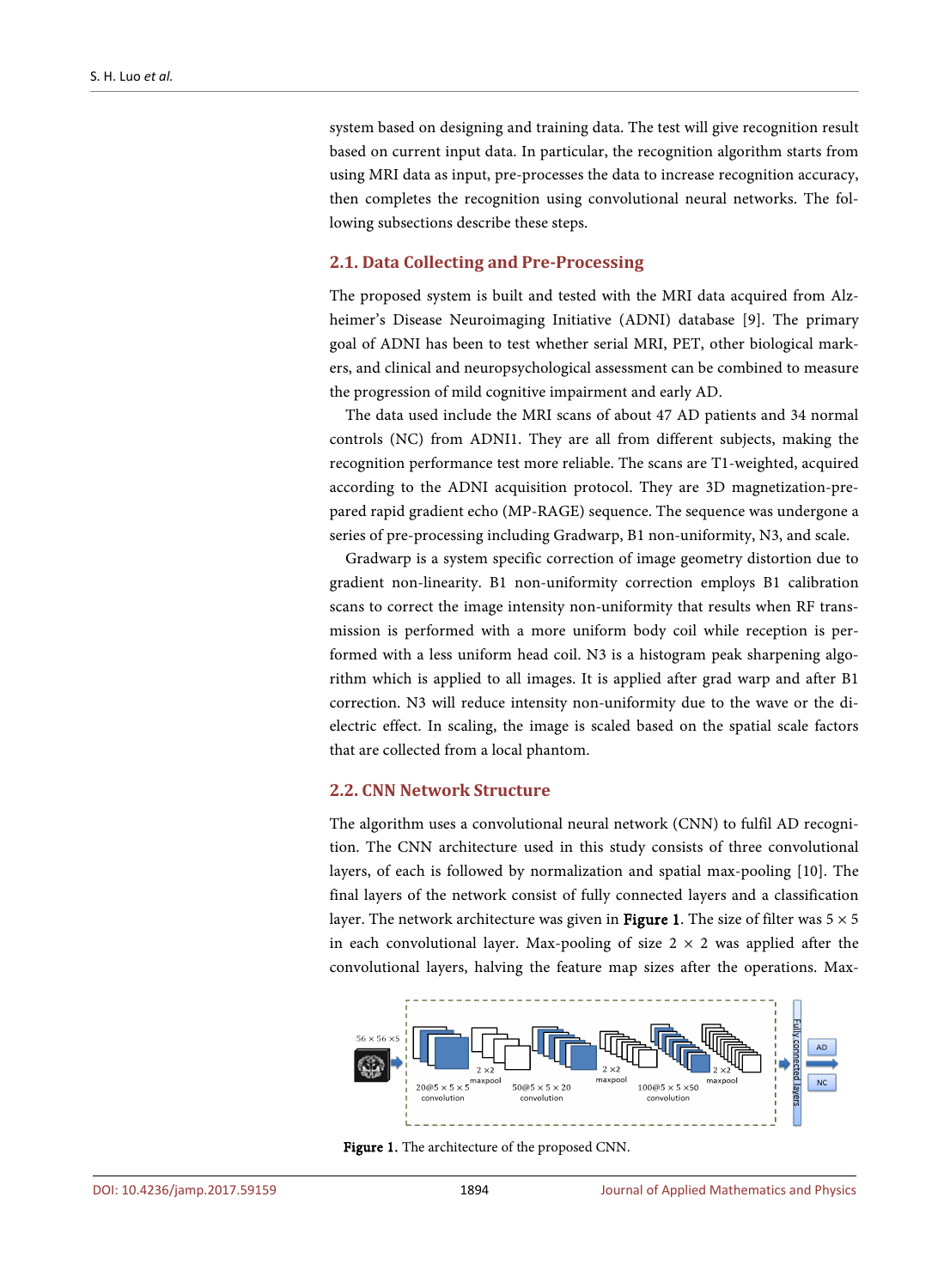pooling reduces the number of free parameters and introduces small spatial invariance in the network. The fully connected layers followed by a sigmoid logistic regression which outputs a score ranging between 0 and 1, indicating the probability of the slice to be AD. All network parameters are randomly initialized according to a normal distribution with variance 0.02. The network was trained using stochastic gradient descent with learning rate0.001. The cost function was defined as follows:

$$
C(l,s) = -\sum_{i=1}^{B} l_i \log \log s_i + (1 - l_i) \log \log (1 - s_i)
$$
 (1)

where *s* is the assigned pixel probability score, *l* is the reference pixel label and Bis the size of mini-batch.

#### **2.3. CNN Network Training**

#### **2.3.1. Patch Extraction**

The original MRI data had different sizes:  $256 \times 256 \times 166$  and

 $192 \times 192 \times 160$ . To standardized the data, we reform all data into  $56 \times 56 \times 56$ . The MRI data consists of many slices. The starting and ending slices do not contain brain tissues. Therefore, we only extracted middle cross-section for AD detection [7]. The patch size we selected was  $56 \times 56 \times 5$ , which means we merged five neighboured slice as one patch. For each MRI data, seven sections centred at number 25 to 31 respectively were extracted as patches.

#### **2.3.3. Data Augmentation**

The MRI data do not have rotational invariance. Therefore, randomly rotation and mirror cannot be used for data augmentation. We generate additional training data using random zooming in and out and cropping. This is especially important as there are too few examples in the training set, and unbalanced number of AD and NC cases.

#### **2.3.3. Training**

We randomly selected 66% data for training and 33% for testing. Details were given in Table 1. Training is stopped when the accuracy on the validation dataset does not improve after three epochs. Both the training loss and validation loss started to drop after about 20 epochs and reached minimum and stable after about 40 epochs. The training loss reached zero and the validation loss converged at 0.02.

#### **2.4. CNN Network Testing**

When testing the proposed CNN, we also extracted seven middle cross-sections as patches. Since not all patches are abnormal in AD cases, only when all seven patches were classified as NC, we considered the data as NC. If one or more than one of the patches was/were classified as AD, we considered the data as AD.

### **2.5. Evaluation Metrics**

Two performance metrics were measured: sensitivity and specificity. Let TP, TN,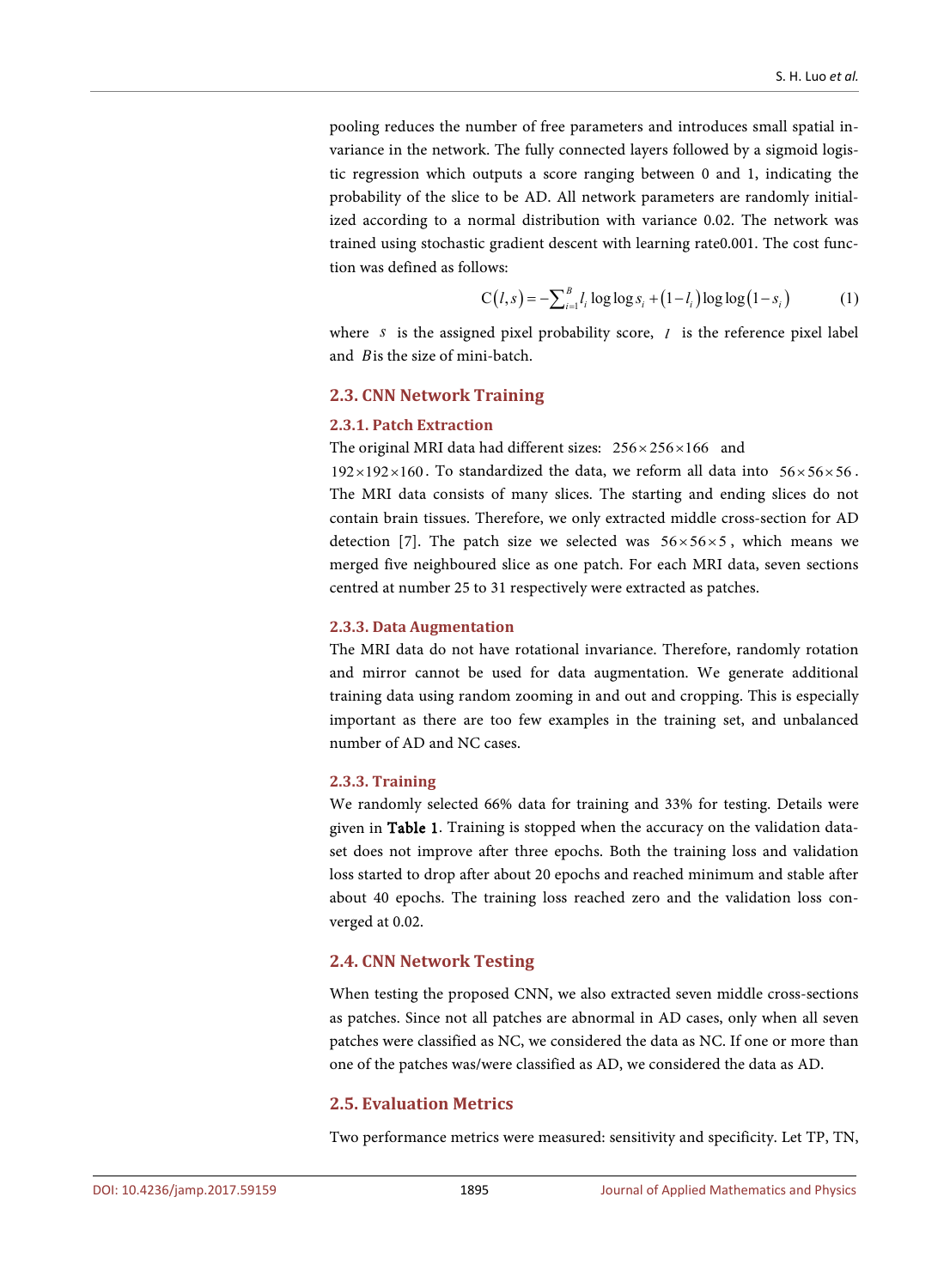| Data | Number of data |            | Number of Patch |            |
|------|----------------|------------|-----------------|------------|
|      | Training       | Validation | Training        | Validation |
| AD.  | 33             | 16         | 2300            | 1000       |
| NC.  | 20             | 10         | 2300            | 1000       |

Table 1. Statistics on training and validation data.

FP and FN represents true positive, true negative, false positive and false negative respectively. Sensitivity is defined as

$$
sensitivity = \frac{TP}{TP + FN}
$$

Specificity is defined as

$$
specificity = \frac{TN}{TN + FP}
$$

According to the definition, the sensitivity reflects how many AD cases were detected accurately. Higher the sensitivity, less AD cases were missing. The specificity reflects how many NC cases were detected accurately. Higher the specificity, less normal cases were misrecognized as AD. Using these two metrics together, the performance of the proposed method can be evaluated comprehensively.

## **3. Experimental Results**

The AD recognition performance of the proposed method was tested on ADNI1 data. The testing data consist of 17 AD cases and 16 NC cases. 119 and 112 patches were extracted for AD and NC cases, respectively. 37 AD patches were classified as NC and 2 NC patches were classified as AD. The sensitivity at patch level is 0.69 and specificity is 0.98. When using the AD detection rule which were mentioned in testing section, the case level sensitivity is 1 and specificity is 0.93. The details were given in Table 2 and Table 3 respectively, where GT means ground truth.

## **4. Conclusions**

This paper describes an automatic AD recognition algorithm that is based on deep learning on 3D brain MRI. The algorithm uses a convolutional neural network (CNN) to fulfil AD recognition. It is unique in that the 3D topology of brain is considered as a whole in AD recognition, resulting in an accurate recognition. The CNN used in this study consists of three consecutive groups of processing layers, two fully connected layers and a classification layer. In the structure, every one of the three groups is made up of three layers, including a convolutional layer, a pooling layer and a normalization layer. The algorithm was trained and tested using the MRI data from Alzheimer's Disease Neuroimaging Initiative. The data used include the MRI scanning of about 47 AD patients and 34 normal controls. The experiment had shown that the proposed algorithm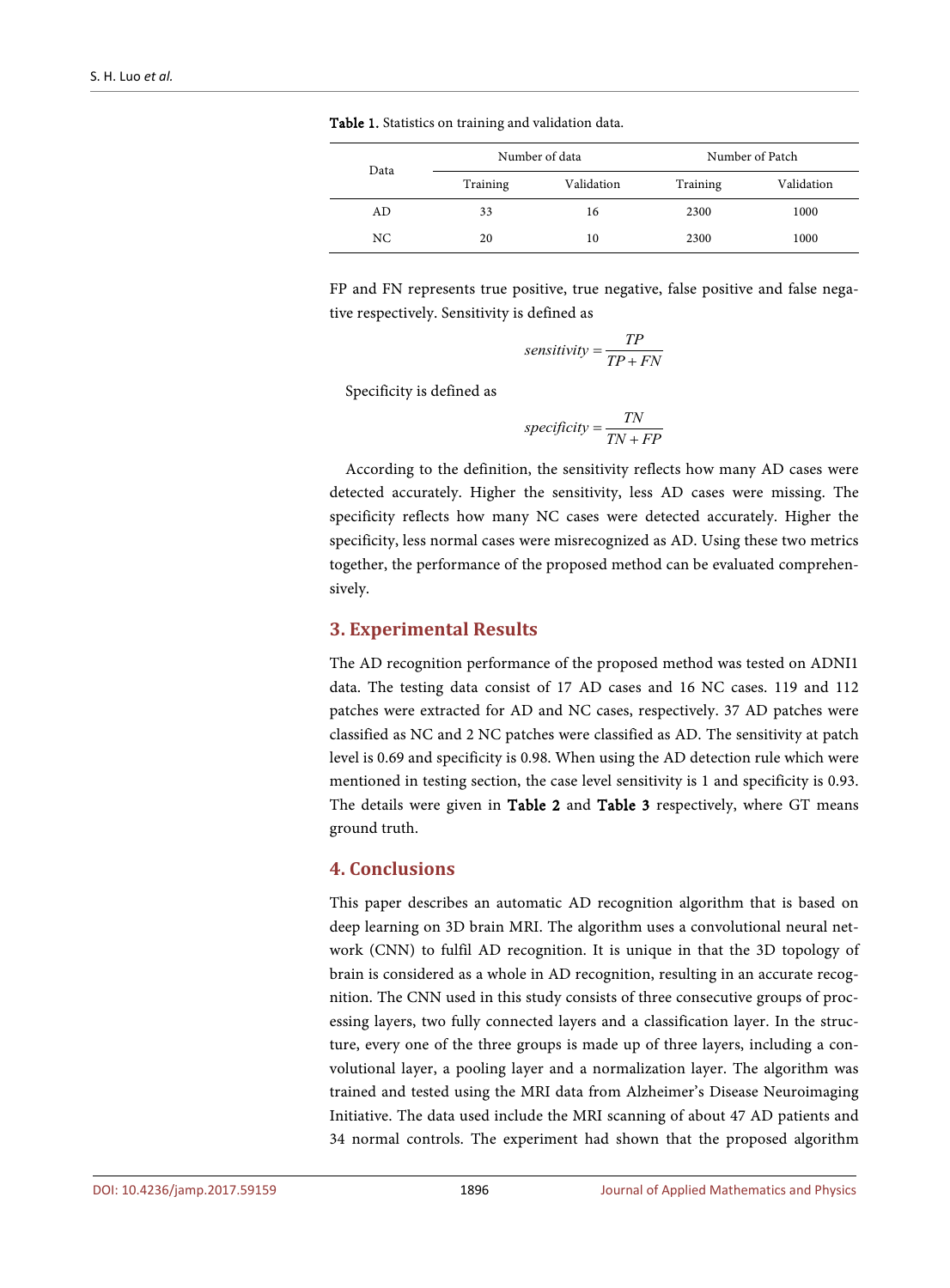|        |          | Number of patches Number of patches | Sensitivity | Specificity |
|--------|----------|-------------------------------------|-------------|-------------|
| AD(GT) | 82       | 37                                  | 0.69        | 0.98        |
| NC(GT) | 6        | 96                                  |             |             |
|        | AD (CNN) | NC (CNN)                            |             |             |

Table 2. The experiment result at patch level.

Table 3. The experiment result at case level.

|        |          | Number of patches Number of patches | Sensitivity | Specificity |
|--------|----------|-------------------------------------|-------------|-------------|
| AD(GT) |          | U                                   |             | 0.93        |
| NC(GT) |          | 13                                  |             |             |
|        | AD (CNN) | NC (CNN)                            |             |             |

delivered a high AD recognition accuracy with a sensitivity of 1and a specificity of 0.93. Future study will include searching for more efficient data processing and CNN structure, and testing on more cases.

## **Acknowledgements**

Data collection and sharing for this project was funded by the Alzheimer's Disease Neuroimaging Initiative (ADNI) (National Institutes of Health Grant U01 AG024904) and DOD ADNI (Department of Defense award number W81XWH-12-2-0012). ADNI is funded by the National Institute on Aging, the National Institute of Biomedical Imaging and Bioengineering, and through generous contributions from the following: AbbVie, Alzheimer's Association; Alzheimer's Drug Discovery Foundation; Araclon Biotech; BioClinica, Inc.; Biogen; Bristol-Myers Squibb Company; CereSpir, Inc.; Cogstate; Eisai Inc.; Elan Pharmaceuticals, Inc.; Eli Lilly and Company; EuroImmun; F. Ho mann-La Roche Ltd and it's a liated company Genentech, Inc.; Fujirebio; GE Healthcare; IXICO Ltd.; Janssen Alzheimer Immunotherapy Research & Development, LLC.; Johnson & Johnson Pharmaceutical Research & Development LLC.; Lumosity; Lundbeck; Merck & Co., Inc.; Meso Scale Diagnostics, LLC.; NeuroRx Research; Neurotrack Technologies; Novartis Pharmaceuticals Corporation; Pfizer Inc.; Piramal Imaging; Servier; Takeda Pharmaceutical Company; and Transition Therapeutics. The Canadian Institutes of Health Research is providing funds to support ADNI clinical sites in Canada. Private sector contributions are facilitated by the Foundation for the National Institutes of Health (www.fnih.org). The grantee organization is the Northern California Institute for Research and Education, and the study is coordinated by the Alzheimer's Therapeutic Research Institute at the University of Southern California. ADNI data are disseminated by the Laboratory for Neuro Imaging at the University of Southern California.

## **References**

[1] Alzhemer's Australia. <https://fightdementia.org.au/>